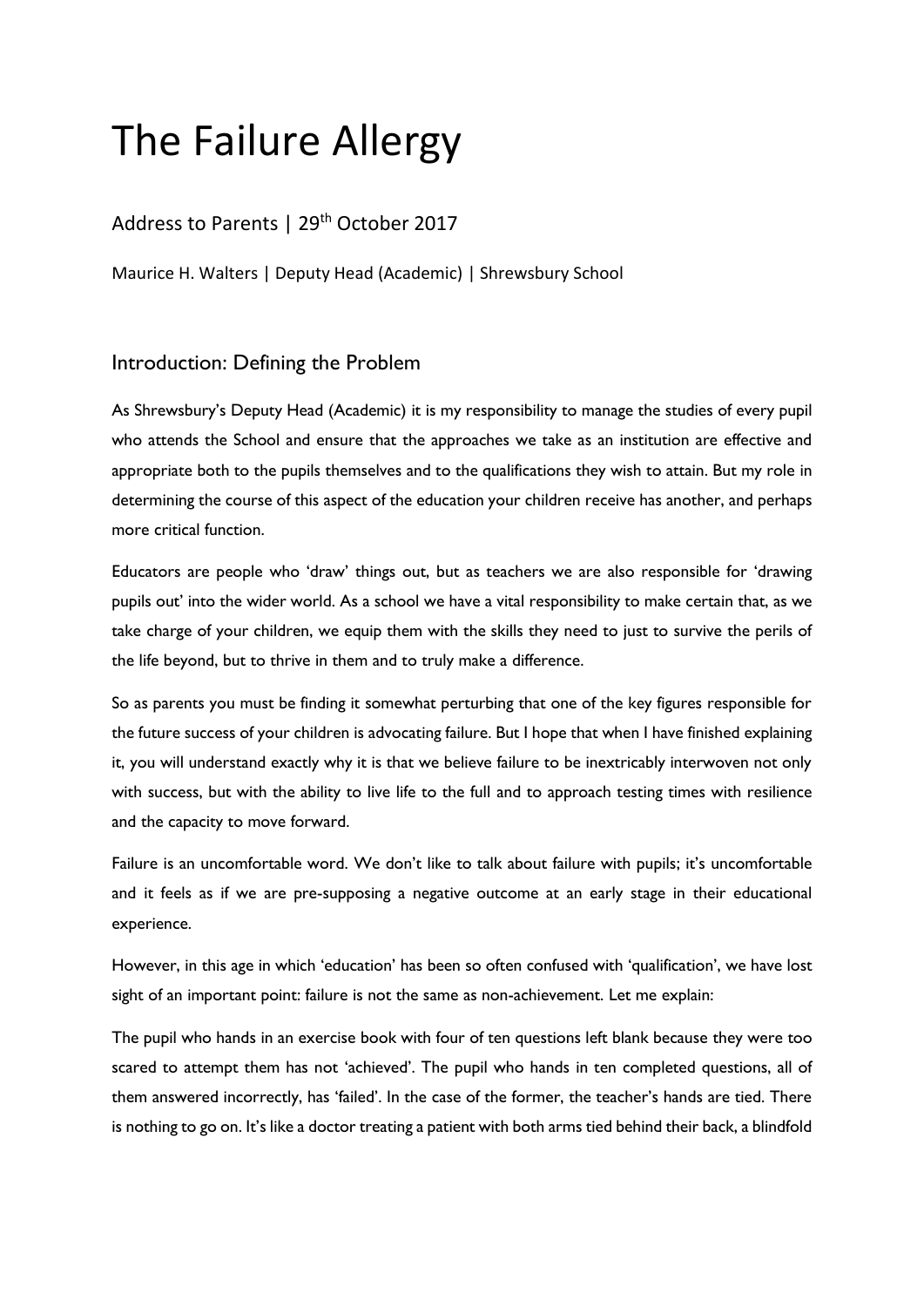around their eyes and the Shrewsbury School Symphony Orchestra blaring in their ears. We can make guesses of course; we can estimate where the problem lies, but it is hard to target a response.

In the case of the incorrect responses, the teacher can see exactly where the problem lies, they can praise the pupil for the bits that went well and explain to them precisely how they can remedy the more catastrophic aspects of their work. The pupil who has failed can move on and will ultimately triumph; his fellow must often, sadly, fester in his self-created rut of non-achievement.

We saw the fruit of a failure-free approach this summer in the IGCSE English Language paper, in which a particularly odd parrot-based passage managed to fox pupils on a national level. It was an unusual passage and very different from what the pupils had previously encountered. Interestingly, instead of throwing themselves into it and giving it all they had in hope, many pupils – and I mean this nationally, not just at Shrewsbury – simply waved the white flag of surrender and could not bring themselves to engage with it at all – fearing that what they would write non-achieving responses; terrified of the sudden requirement for versatility.

But it's not just basic classroom practice or single examinations that give cause for concern. At the national level, the last ten years have seen a worrying deterioration in the numbers of pupils taking arts or language A Levels and GCSEs. Pupils studying Chemistry or Biology or Maths or even Latin can sit for two years in the classroom quietly, listening, taking notes and ultimately go on to get a very good grade in the examination. There will be very few moments at which they will be personally exposed, at which they will have to go out on a limb over an issue.

The same cannot be said of the languages and arts. Here pupils very much have to put their money where their mouth is. A practical performance in music, the creation of an artefact in design or the delivery of an oral presentation in a language requires pupils to expose their weaknesses and take personal responsibility for their performance.

Now we are fortunate at Shrewsbury to have such exciting and inspirational teaching in these faculties that we can smugly point out that our numbers in these areas are strong; but the tide is turning. The numbers will not stay strong forever and the 'disease' is spreading. Subjects that require a degree of subjectivity are also vulnerable – English Literature and History to name but two – areas in which pupils must posit their own opinion and justify it from the evidence. Teachers cannot do that for them – but the process and the concept and the fear of failure, are rendering these (on a national scale) less attractive than subjects in which empirical, unchanging data can be regurgitated.

The knock on effect of all this, is then – an even greater increase in the pressure placed on your children. Trapped by the slightly bizarre and examination focused system we operate in this country, these young people are forced into high-stakes assessment at the most vulnerable phases in their lives. They put pressure on themselves, they feel the pressure from the school and, indeed, from you their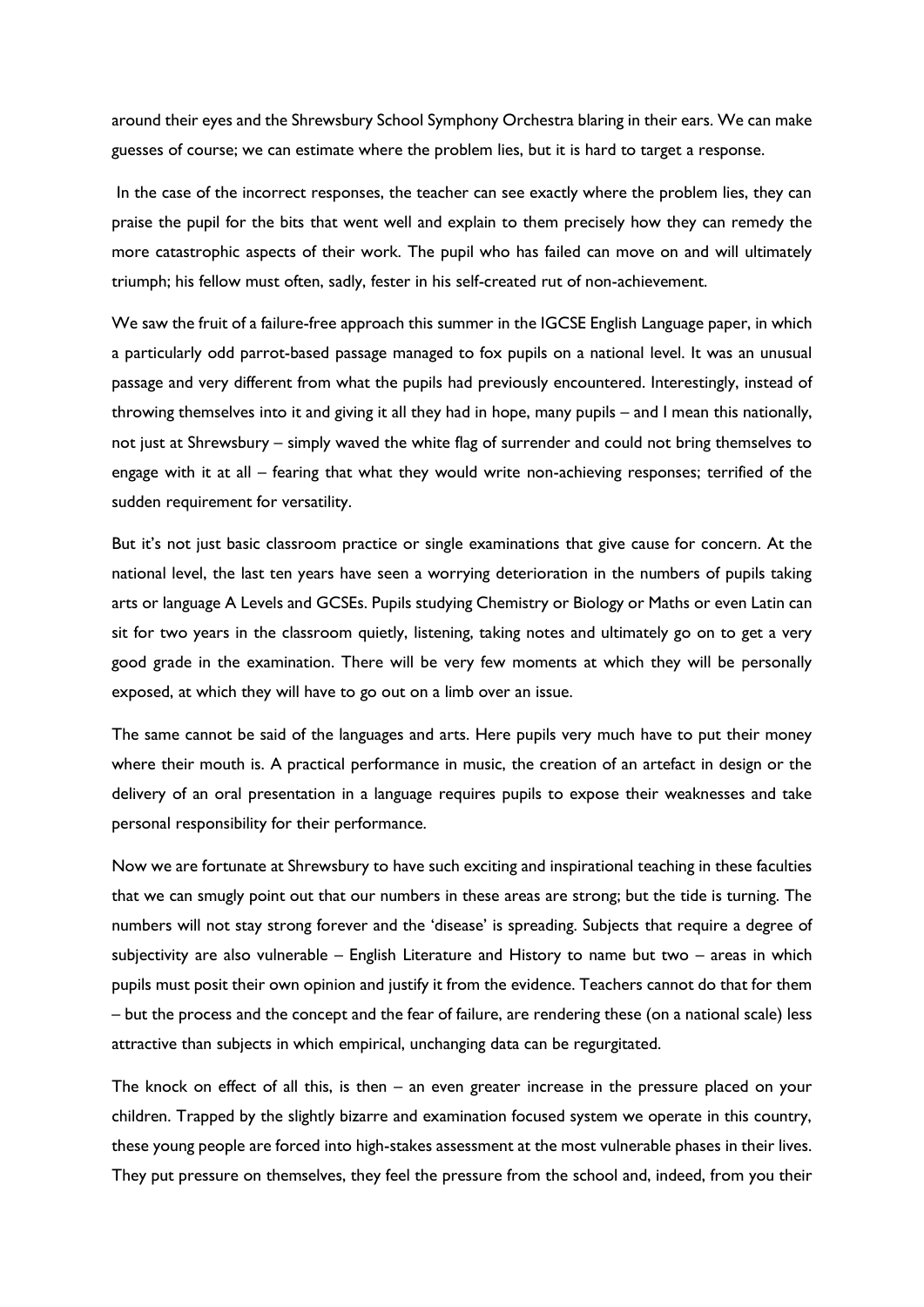parents to ensure that, at the end of the day, they achieve the best possible results. In doing this, are we surprised that they want to do it by the easiest possible means?

I can hear you thinking in your minds that this is all wonderful educational philosophy and very abstract; but what does it mean in practice? It's true that, just as any independent school, Shrewsbury exists in an awkward tension between espousing a liberal and wide-ranging educational philosophy and the need to deliver top-class examination results at the end of the day. There is an abstract utopia and, let's be pragmatic, a commercial reality.

In the concept of failure, however, we find a useful crossing place – a point at which it is possible for us to do both. In engaging with what I like to think of as a 'failure allergy' among our pupils we can stand up strong for what we believe in and also create a better path to ultimate success for the boys and girls in our care.

## Part One: Understanding the Causes

To make the subject digestible, I'm going to divide it into two key sections. Firstly I'll take you through some of the key root-causes of the Failure Allergy so that we can try to get into the mind-set of a contemporary teenager and understand why it is that they are so resistant to the process of failing. Then I'll turn my attention to the good news – what we can start to do about it, how we can start to shift that emphasis and reintroduce failure as an intrinsic part of academic development.

Let's turn our attention first to one of the most controversial issues of the day – social media. I don't want to get into the ins and outs of what social media is; whether it is a good or a bad thing, it is here and it is likely to stay. We can restrict and we can filter, but ultimately, as I am sure you already know, the bloody-minded and determined teenager is likely to find a way to do precisely what they want to do anyway.

According to research carried out on behalf of the government in January of this year, over five million teens aged between thirteen and nineteen were actively using Facebook *and* Twitter during 2016. Given that even in sleepy Shropshire, most pupils view these as outdated and clunky platforms that their parents and grandparents use, the general picture of social media usage can be assumed to be significantly – perhaps even exponentially higher.

It is also, perhaps, wrong to describe them as users. You or I might, perhaps, log in to Facebook once or twice during the day just like a customer going into a shop; but our teenage charges have a totally different relationship with an always-on, constantly updating social media scene.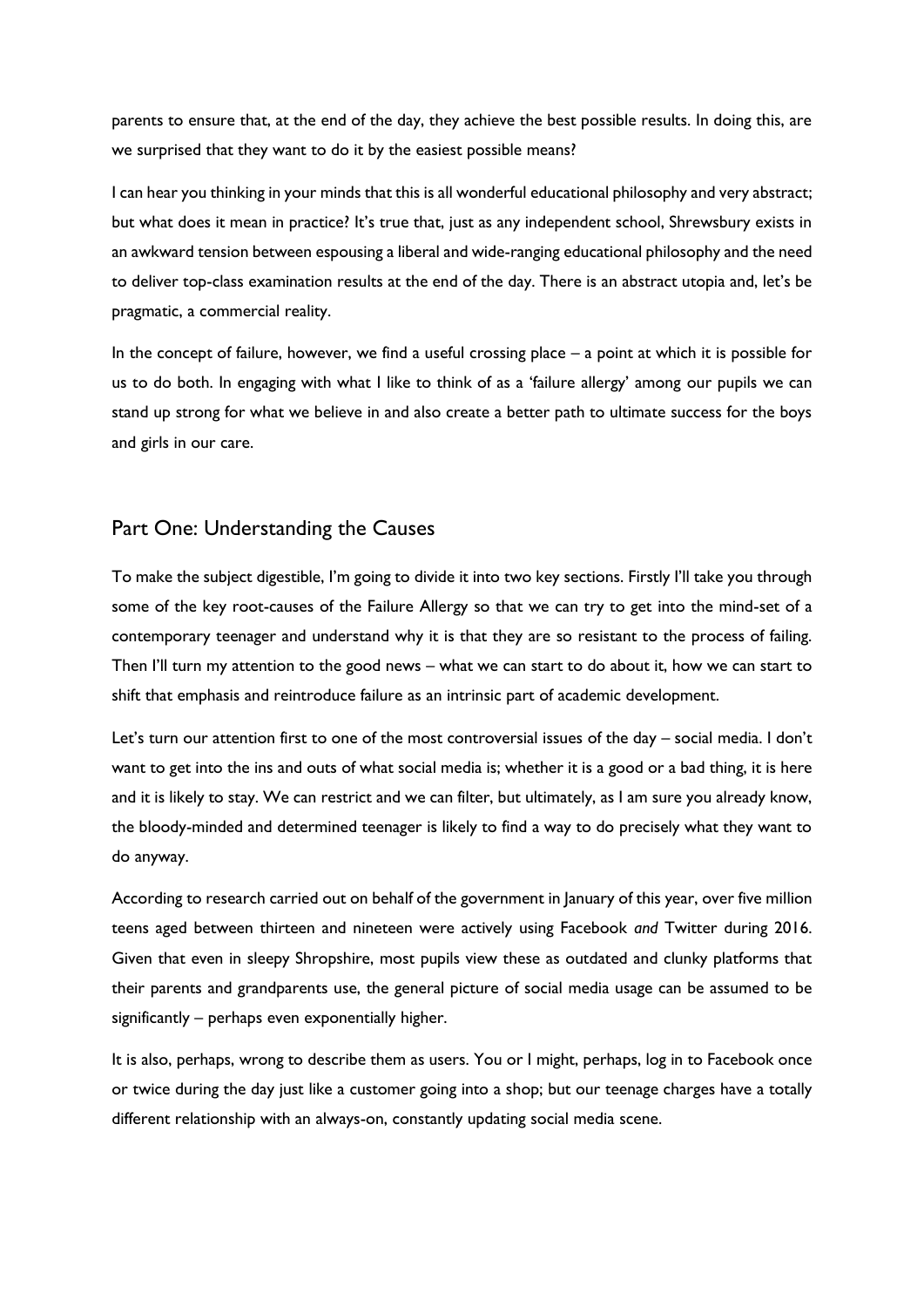There are so many varied platforms out there – with so many different uses and applications – that I have almost got lost with what is happening from one week to the next. The fact of the matter, however, is that every one of these applications has a common factor – it is based on the principle of people posting ideas, experiences and images from their life and actively sharing them with others.

What's wrong with that? The answer is, of course, nothing. We're a nosy species. If we hadn't been a nosy species we'd have stopped evolving somewhere around the 'grunt and club' era. We love to know what's going on in other people's lives – it's voyeuristic and slightly exciting. We love to be the first to be able to report a bit of news; we love to be able to change someone else's perspective on an image or event, by adding in our own comments. It's addictive to be a part of developing their meta-narrative.

As a species – and particularly here as teenagers – we also seek validation and approval. The best bit about completing a bit of project work at school when we were kids was taking it home to show mum and dad – letting them bathe you with ridiculously hyperbolic compliments: "Oh, what a lovely terracotta head!" "Oh I'm sure your macaroni sculpture of Tutankhamun will look just lovely next to the Spode on the dresser!" Or for me, on one memorable occasion during my youth "I wouldn't eat that if you paid me."

We look for appreciation and social media gives us that fix – why else do people post pictures of the lunch they've just made, the wall they've just painted, the lawn they've just mown and then express disappointment when the number of likes or shares is low. It's a human facet and our children are doing nothing unnatural by pursuing it. But there is a more worrying side.

When you scroll through the lists of posts, the brain tends not to process everything that's happening as the preserve of the posting individual. Instead, the mind – and particularly the teenage mind – constructs for itself a utopian amalgam – pooling together all the best bits of the various different posters and stitching them into the shadowy form of a perfect individual.

On the basis that people, as a rule, don't tend to post images of the truly mundane, of the ugly or of the unpleasant; this fictitious pastiche person is essentially flawless. Of course this person does not exist; but the impact on the teenage mind is a profound one. The conglomerate image that they have in their mind is the sensation that everyone else is, largely, getting it right all the time.

When I was a pupil at school, lacking in any sort of social grace or skill, I made it my business to hang around with the pupils who were even more dysfunctional than I was. To use a terrible analogy, I established 'canaries' for myself – on the principle of schadenfreude I reasoned that I could get by as long as there was someone else out there more dysfunctional and pathetic than I was. A terrible and selfish mentality – but I think that it's vitally important to recognise our pupils do not have this facility – certainly not in the online world. In an era where children will spend ten to fifteen minutes attempting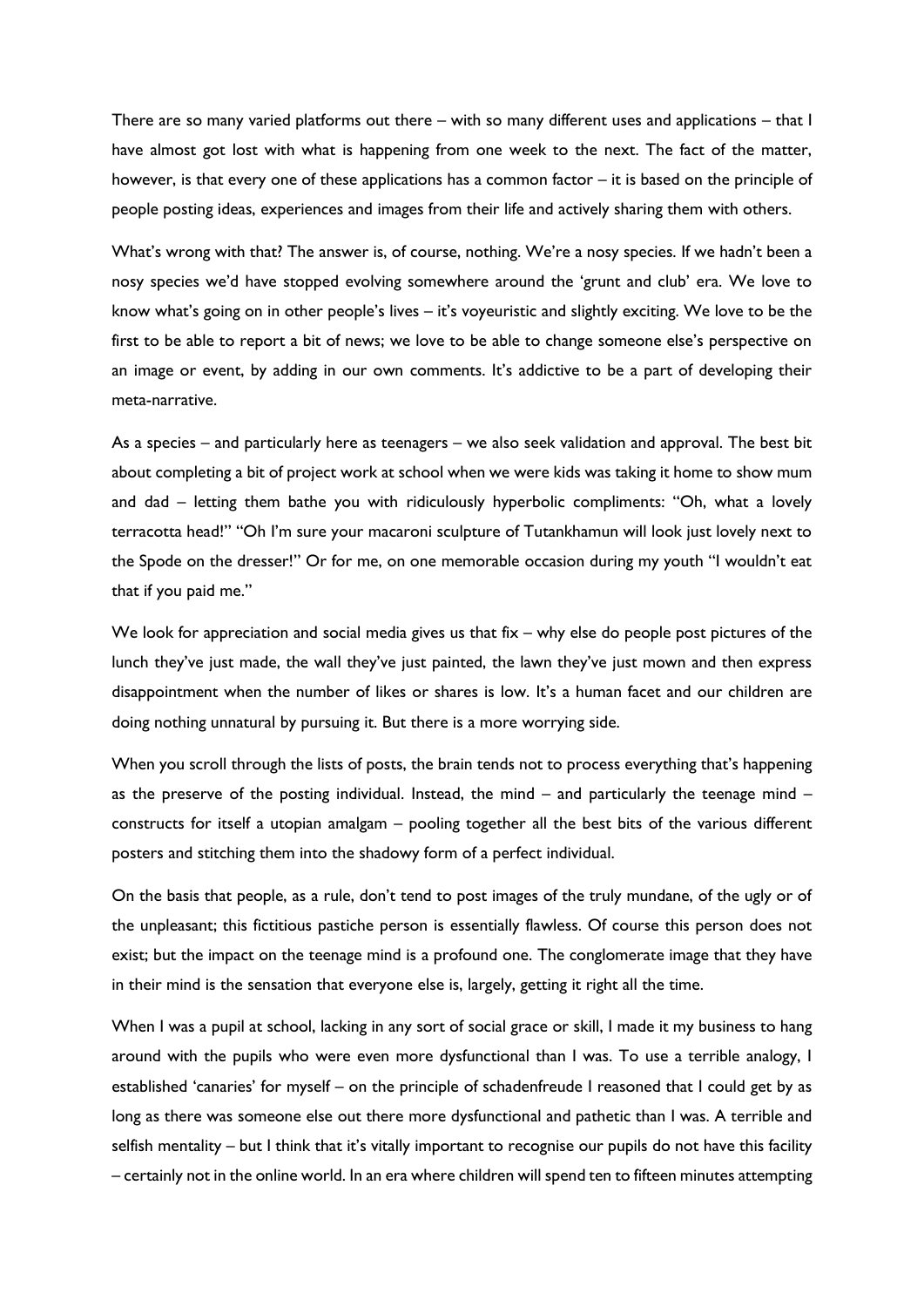to achieve 'the perfect selfie', they find themselves damned to floating in an ocean of false perfection where one slip can cost them permanently.

But it's wrong of us to blame technology exclusively for the failure allergy when one of the key rootcauses is actually very much closer to home. It's slightly embarrassing, actually, to discover that one of the reasons our pupils seem so incapable of failure is that the education system tells them not to.

Our current system, in this country, whether we're looking at the independent of state sector, is predicated on what educationalists are prone to refer to as 'high-stakes testing' and what the rest of us think of as really nasty exams.

With common pre-tests coming in across a huge range of boarding schools, pupils as young as eleven can expect to sit an examination which will have profound ramifications for their future pathway; but let's track back from this. In order to prepare for the pre-test, pupils need to be in the right sets at school and in order to do this the school needs to test them. So pupils as young as six or seven can be sitting diagnostic tests which will affect their setting…which will affect their performance in the pre-test…which will affect their future educational pathway.

Are we really surprised that the NHS is concerned about incidences of mental health problems in children.

As educationalists we have been selling arms to the enemy.

It's not just the exams, either, it's the way we are in the classroom – the way we focus and structure our teaching and the terminology we use. How many teachers I wonder, would admit to having brought a daydreaming or distracted child back into line by saying: "I hope you're paying attention because this stuff will be on the exam." The corollary of this, of course, that anything else up to this point – or indeed anything that isn't on the exam is of no importance at all.

How many of us as parents – and I'll admit to having done it myself – have guided our children to make decisions about their path forward in education, or even about mundane tasks like prioritising homework and put undue emphasis on testing.

It's a natural response, of course it is. We want the best for our children at we want them to access an education that will open up the maximal number of opportunities for them and, so often, the gatekeeper is an examination.

But what we're teaching them, by putting so much emphasis on these things in our own dialogue with them, is not only that examinations are the focus and outcome of education but that making a mistake, even a small one, at any level, can cost you! We imply that the smallest of negative ripples at an early stage can significantly distort their progress towards success in the long-term.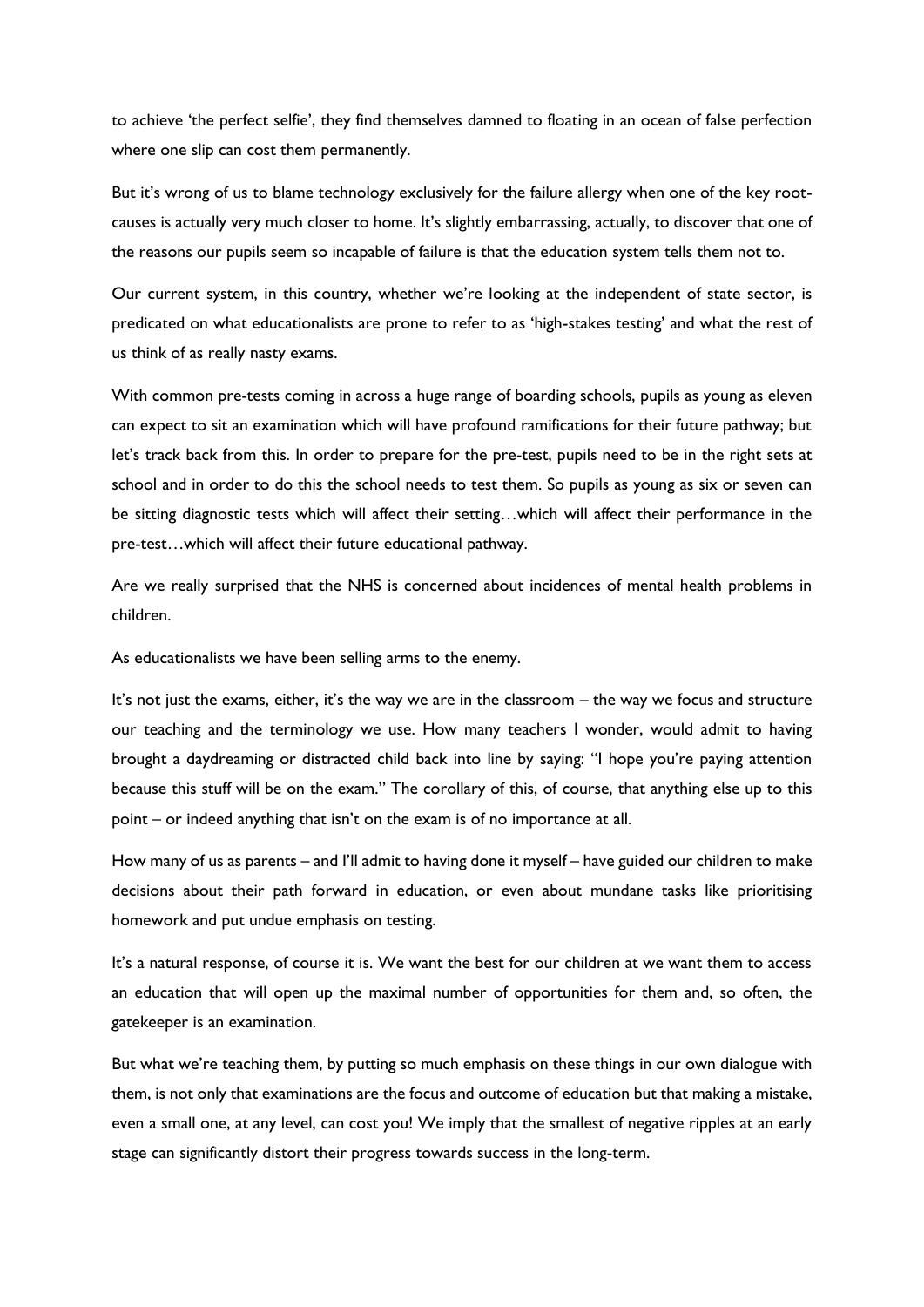Now that message isn't only coming from us. How long has it been since a minister for education has spoken about anything other than examinations or inspection? How long since a news story about a school was not fixated on rising or falling standards?

So it's little wonder these pupils don't want to fail, no wonder that they do equate failure with nonachievement. But the heavy irony is that in failing to fail in the classroom, pupils do far more damage to their prospects in those examinations!

There is another and slightly more complex underlying reason for the fear of failure – but it is a powerful one nonetheless and this too has much to do with the attitudes and ideas that have been presented to pupils by society as a whole and, it must be accepted, through educational institutions such as this one.

Since the mid-nineties, schools across the country have been encouraged to deliver an optimistic and well-intentioned message to pupils. That message is that 'they are special'. Assembly after assembly reinforces the key point that they are unique, that they are not just one in seven billion, that the doors of the future lie open to them, the world's their oyster.

Now of course, there's nothing wrong with that per se. There really isn't and don't for a moment think that I'm about to deliver an assembly to our third form in which I remind them that they are all more or less just a statistic and that cosmically they'll make about as much difference to the universe as the plastic chair they are sitting on. My point, however, is that this aspirational message is an incredibly dangerous one to deliver if we do not point out that those doors will only open with a significant amount of effort or that, indeed, sometimes the doors won't open at all for you no matter how hard you try.

It's informative here – and a bit of a breather for you in from the intensity – if we take a brief foray into the world of the fairy-tale. I am a keen believer in the importance of fairy-tales, not simply for their literary significance, but for the way they gather together prevailing social attitudes and throw them back at society reduced to their barebones.

Take Cinderella for example. Here is a girl to whom life has not been entirely fair. Her mother dies, her father re-marries injudiciously and the house is suddenly full of ugly women – or perhaps we should describe them as aesthetically challenged.

Cinderella, as we know, wants to go to the ball but is told she can't and is forced to undertake slave labour for her physically unusual family. Happily for her, a fairy godmother arrives and through a little bit of bippity-boppity-boo sends her off to the ball where a clearly extremely shallow, chauvinist prince falls in love with her based purely on physical appearance and is distraught when she lives at midnight to deal with a pumpkin crisis.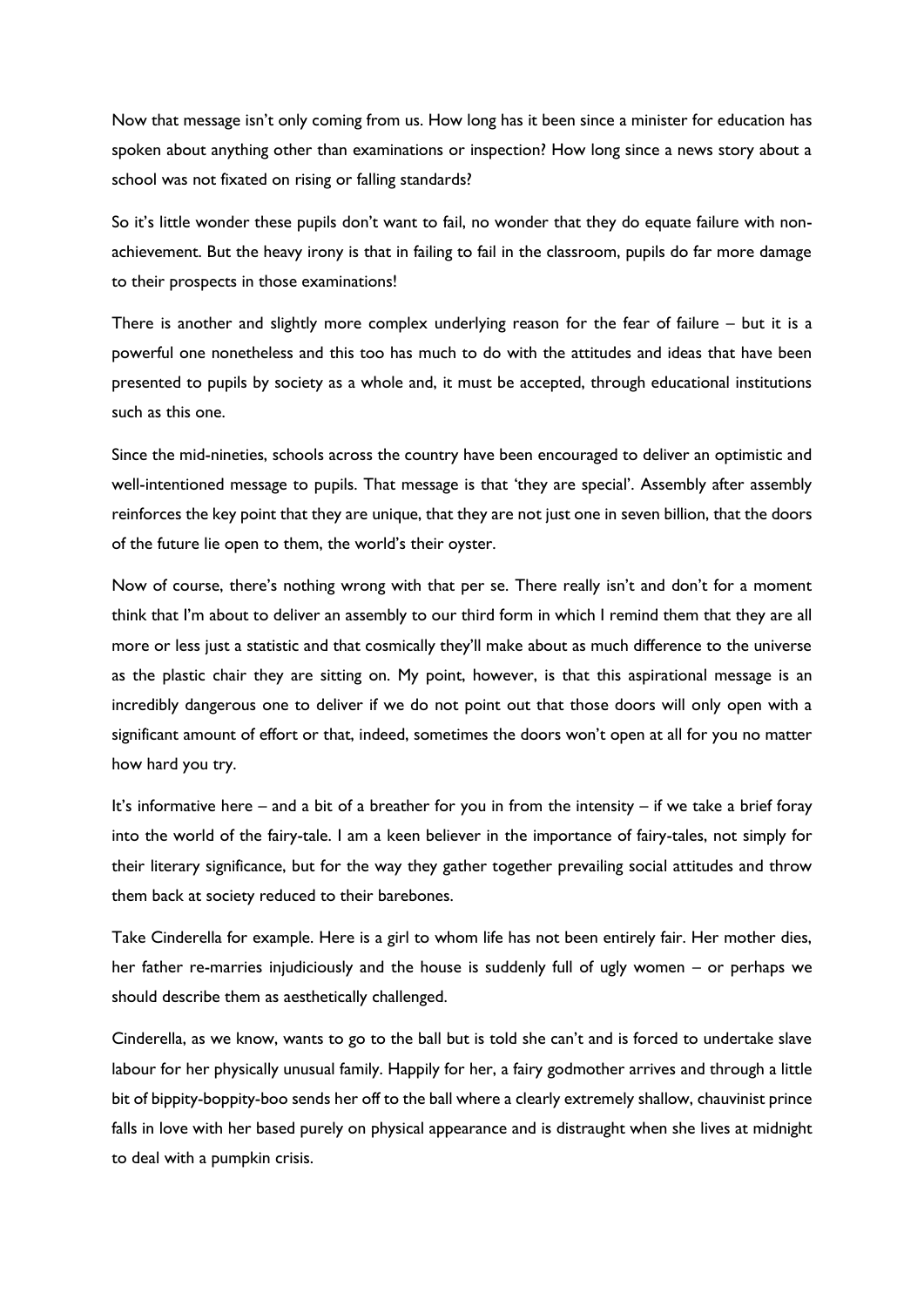The rest of the story is well known, the prince takes an unhealthy interest in feet and slippers and rides around a kingdom that is presumably entering deep economic decline and political turbulence asking pretty girls to shove their foot into a slipper. It has often struck me that Cinderella must have had fairly unusually-sized feet. Perhaps they were deformed, who knows.

What's interesting is that this is only the modern Disney-style adaptation of the story which reflects modern attitudes. Life is not going well for you – don't worry, you don't need to do anything. If you're nice and you're attractive, no need to be proactive, good things will just happen to you…

Interestingly, older versions of the story – the oldest being, actually, a Greek fable purported to have come originally from Egypt, have Cinderella as someone who rises through differing positions through extreme hard work. She earns her way to her happy ending. We have to wonder, don't we, whether the modern incarnation of Cinderella is ideally suited to be queen consort? What experience does she have? What makes her suited to running a kingdom? Do she and the prince actually have anything in common?

In later versions of the story, moving through the sixteenth and seventeenth century, we find Cinderella becoming a little more lethargic, although she attends several balls and there is no fairy godmother – she makes her own dress. I have, it must be said, a little more sympathy for the ugly sisters in these versions. Confronted by the problem of the glass slipper and possessing, it would seem, unduly large feet, they actually go to the effort of cutting off bits of their heels and toes in order to squeeze them in – now, the motives may not be great but it's at least an A for effort. It's only in the last fifty years that Cinderella herself has become almost entirely inert, a passenger in her own narrative.

#### So what's my point?

Well I guess it's that inculcating what I like to think of as the 'Cinderella mentality' in our pupils has proven extremely dangerous. Life, as we all know, is not fair. Things do not work out by themselves and Shrewsbury School is not a fairy godmother with a magic wand designed to guarantee progress and success at the upper level.

It takes time, it takes patience and above all it takes effort – and if pupils really are serious about achieving things at the top level, then it takes perseverance and resilience. That ability to know that just because you didn't understand something first time around does not mean that it's not the right path for you.

It is slightly alarming that the Michaelmas term is, for me, dominated by a slow and mournful procession of sixth form pupils coming to my office to tell me that they've done two weeks of this subject or that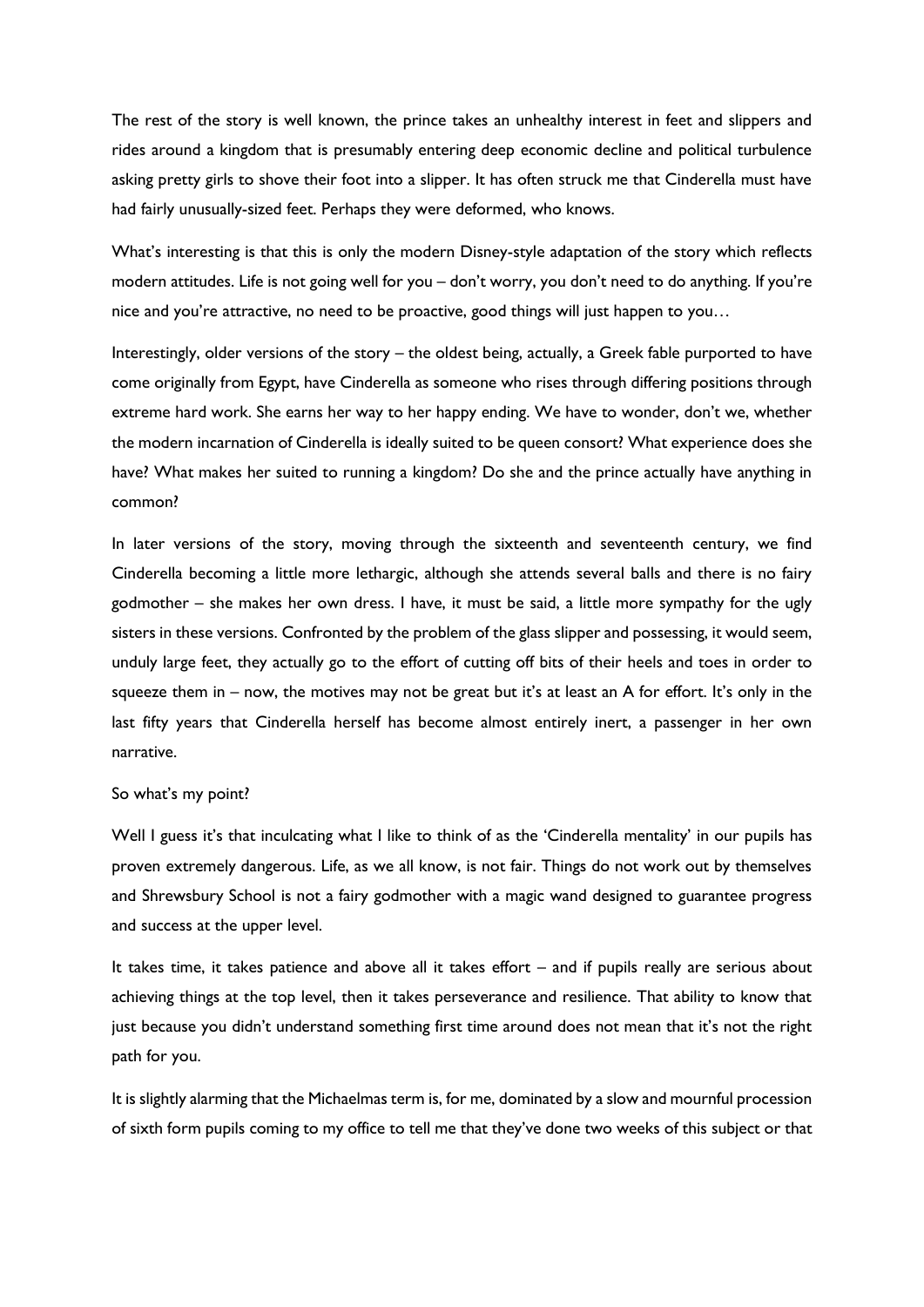subject and it's all a bit tough and they'd like to give it up. The tolerance level for discomfort, for feeling that you can't just pick something up and do it straight away, is exceptionally low.

So I suppose I've outlined the key aspects of the problem and some of its causes; but what we are really here to discuss is what on earth we can do about it.

### Part Two: Beginning the Treatment

Now it would be the easiest thing in the world to lay responsibility for this at the feet of the pupils – we should just tell them they need to fail more. I had a diabolical teacher of German when I was at school who, when we had the temerity to suggest we didn't really understand what the case system was, told us that we simply needed to 'understand it better'. When I gently suggested that perhaps he might explain it to us, he told me not to 'be pedantic' and put me in detention.

As I've pointed out before failure is not in the ideological vocabulary of the vast majority of our pupils. It does not come naturally and if we are expecting it to feature as a part of their learning landscape then we really need to scaffold this approach.

Failure week is a great start of course – and it's been a real pleasure to work with Peter on any number of projects across the course of the week to raise awareness; but it cannot stop here. We need to start hard-wiring into the pupil mentality as a part of the way we work. Part of that process will come from us – we'll be leading the charge; but we also need your help.

#### So what can we do as a school?

Well first of all we're going to stop selling arms to our enemies; we're going to look closely at the terminology we're using in the classroom and ensure that while all pupils are making excellent progress relative to their examination specifications, we aren't constantly prioritising examinations. We will build in open questioning more into the classroom context and cause pupils to take a far more active role in their learning. We have already introduced the 'Shrewsbury Fiver' in the Third Form – an opportunity for them to make brief presentations at the start of some of their lessons, building in the idea that they need to take responsibility for their learning journey and not simply sit there, relying on a magical programme of osmosis.

We are also expanding our welfare provision. As many of you will know, we have recently appointed a Director of Welfare and one of his key tasks will be to look at the sorts of issues pertaining to social media that I have already mentioned this evening. It's a vital and increasingly complex area and it's important that all teaching staff are fully on-board with the latest developments